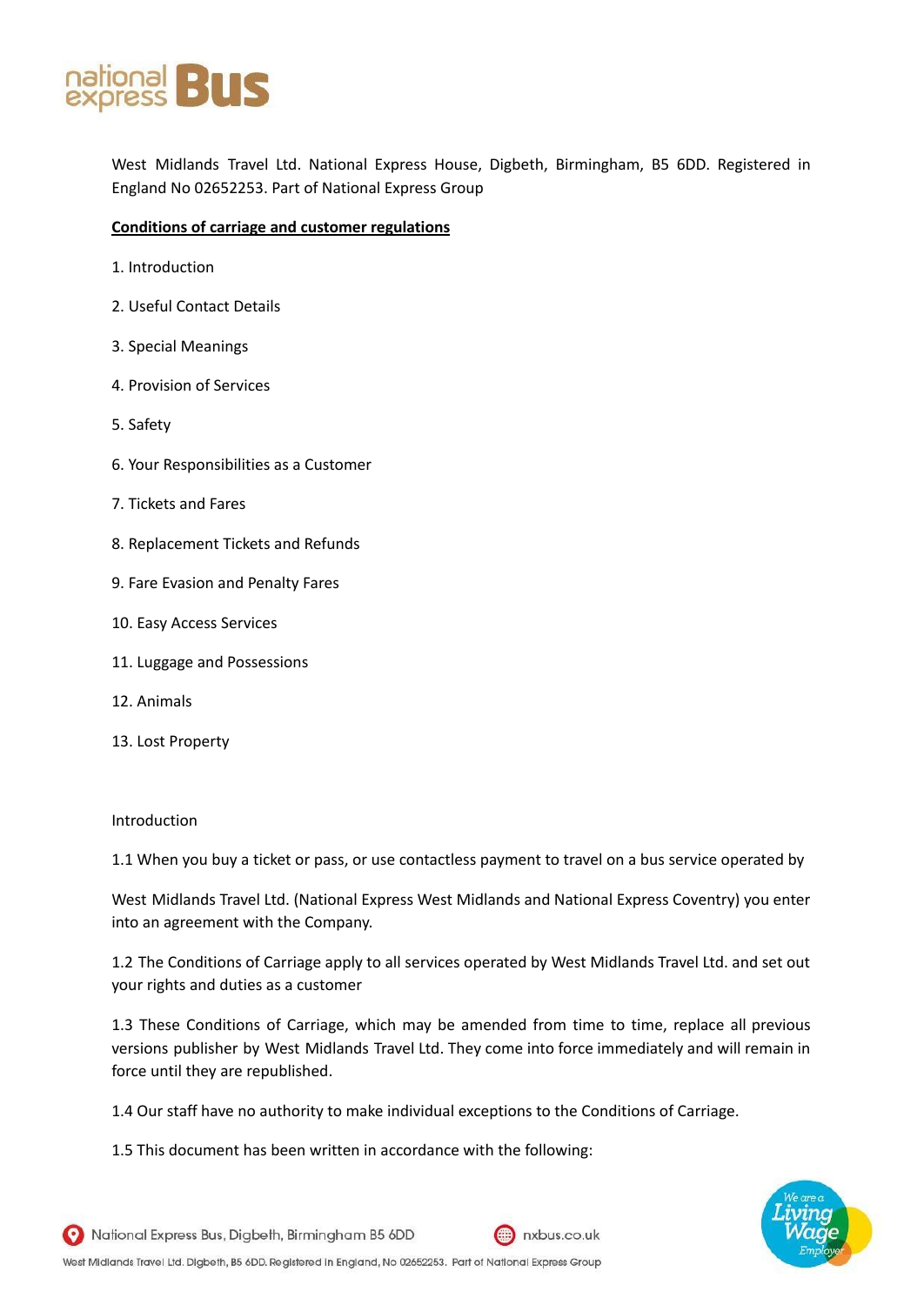National Express West Midlands National Express House Digbeth Birmingham B5 6DD

nxbus.co.uk

West Midlands Travel Ltd. National Express House, Digbeth, Birmingham, B5 6DD. Registered in England No 02652253. Part of National Express Group

The Public Service Vehicles (Conduct of Drivers, Inspectors, Conductors and Passengers) Regulations

1990. The Public Service Vehicles Accessibility Regulations 2000. The Disability Discrimination Act

1995. The Equality Act 2010. The Public Service Vehicles (Conduct of Drivers, Inspectors, Conductors and Passengers) (Amendment) Regulations 2002.

Useful contact details

2.1 For general information, comments and suggestions write:

Customer Relations (Bus),

National Express House

Digbeth

Birmingham

B5 6DD

nxbus.co.uk

tel: 0121 254 7272

e-mail:travelcare@nationalexpress.com

web: nxbus.co.uk

2.2 For timetable information tel: 0871 200 22 33

2.3 For Travelcard information tel: 0121 254 6363

2.4 We try to be fair and helpful in all our dealings with our customers. We always welcome feedback, comments, and suggestions for improvement.

2.5 If you are unhappy with our response to a complaint you can contact:

Bus Users UK, Victoria Charity Centre, 11 Belgrave Rd, London SW1V 1RB,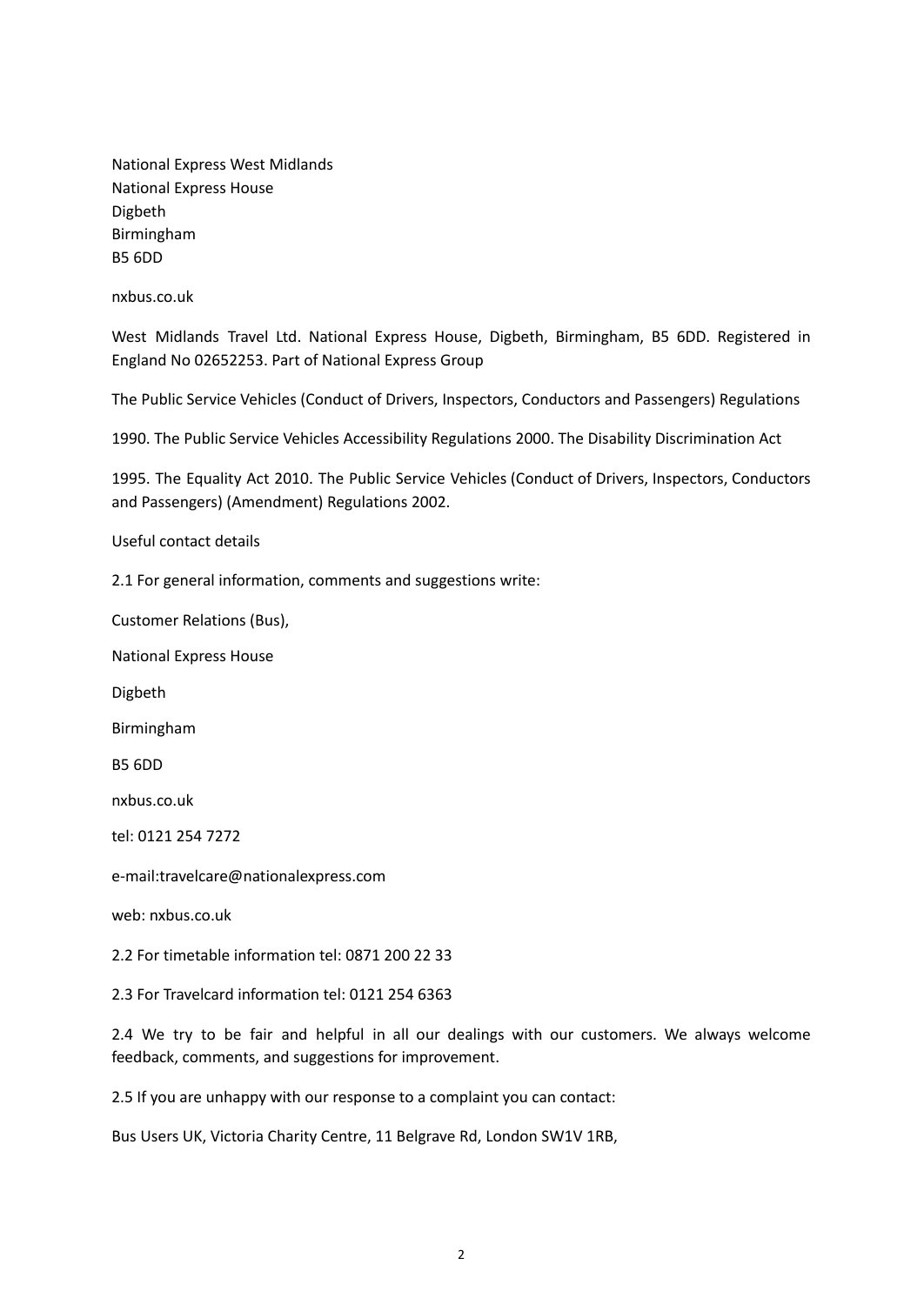Tel 03001110001

enquiries@bususers.org

Special meanings

3.1 In these Conditions "the Company" means West Midlands Travel Ltd. (National Express West

Midlands and National Express Coventry).

3.2 The "driver" means a person licensed and employed to drive any or all of the Company's passenger service vehicles and who is for the time being responsible for driving the particular vehicle.

3.3 The "inspector" includes any person authorised by the Company to supervise, inspect or control any of its vehicles.

3.4 The term "Ticket" means any ticket or travel card issued and / or accepted for travel on the

Company's services.

3.5 The term "Fare Stage" means a point from which a fare is charged.

West Midlands Travel Ltd. NX House, Mill Lane, Digbeth, B5 6DD. Registered in England No 02652253. Part of National Express Group

3.6 The term "Photo card" means a card with a serial number bearing a photograph of the person it was issued to.

3.7 "Valid / validity" governs where and when a ticket can be used.

Provision of services

4.1 The Company always tries to run reliably and expects to maintain the services which it is registered or contracted to operate. We will use our best endeavours to do so, but sometimes buses cannot be run at the times or frequencies advertised.

4.2 The Company therefore reserves the following rights; for operational or any other reasonable cause including, but not limited to, traffic conditions, adverse weather, or passenger numbers:

a) To alter, suspend or withdraw any vehicle without notice and

b) To alter the route, bus stops or times as advertised on any timetable, ticket, notice or other advertisement without notice.

4.3 Accordingly, the Company will not be liable for any loss, damage or inconvenience arising from the suspension, cancellation or alteration of its services. Neither will it be liable for the failing of any vehicle operating any service to start or finish its journey at the times appearing in the timetable, nor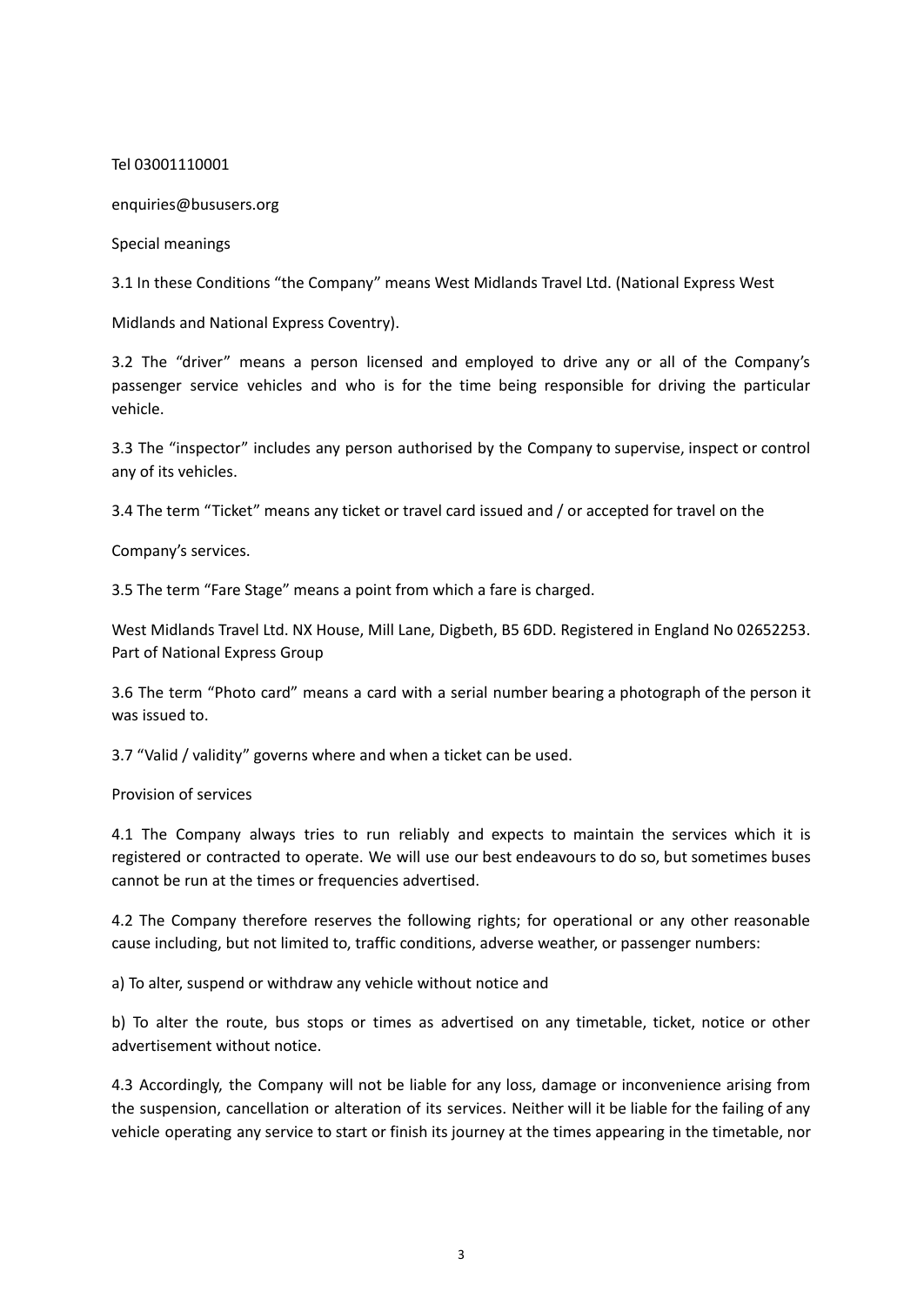from any delay (whether caused by breakdown, deviation from advertised route or other reasonable cause) in the operation of any service.

4.4 The Contract of Carriage between the Company and a customer is limited to journeys on the

Company's vehicles. Whenever the Company (except in the case of the breakdown of a Company vehicle) makes arrangements for customers to be conveyed on any other form of transport, the

Company does so as agent only.

4.5 These conditions and regulations will not affect customers' statutory rights. The Company may alter these conditions at any time without notice if required by law or commercial trading regulations.

Safety

5.1 Our highest priority is to ensure that all our customers are carried safely. To help us achieve this it is essential that you always follow any instructions given by drivers or inspectors, and observe safety notices in vehicles. In the interests of safety you may be required to leave a bus or bus station at any time.

5.2 For safety reasons customers are warned not to board or alight when the vehicle is in motion or held up in traffic or stationary at traffic lights. You should only board or alight when the vehicle has stopped at a recognised stopping place.

5.3 To ensure we operate all services in a safe manner customers should not:

a) Put at risk, unreasonably impede, or cause discomfort to other customers, the driver or an inspector

b) Throw or trail any item from the vehicle

c) Speak to the driver when the vehicle is moving unless in an emergency or on grounds of safety or to give directions as to the stopping of the vehicle

d) Distract the driver's attention, without reasonable cause, or obstruct his vision

e) Intentionally interfere with any equipment with which the vehicle is fitted

f) Carry any article or substance which constitutes a risk of injury to the driver or other customer, or a risk of damage to the vehicle or other customers' property

g) Smoke or carry lighted tobacco or other substances, or light a match or cigarette lighter on the vehicle

h) Use emergency doors or windows other than in the event of an emergency or when directed to by a driver or inspector

i) Use roller skates, roller blades, scooters or skateboards on the vehicle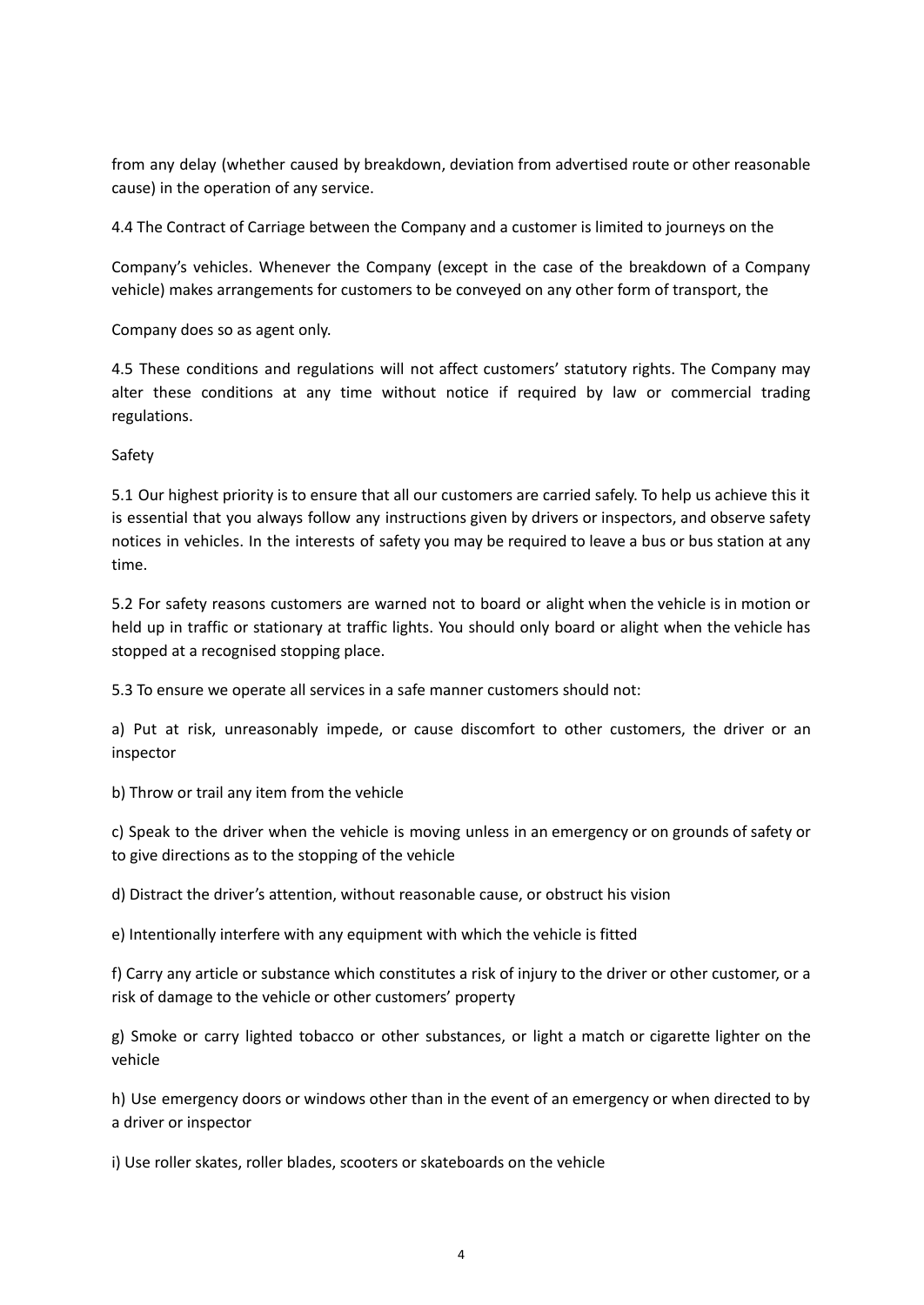j) Lean out of the windows.

k) Stand in parts of the vehicle where standing is prohibited.

l) Ask to alight at an unauthorised stopping place.

5.4 Customers with pushchairs, luggage or shopping are also asked to ensure that they do not obstruct the vehicle gangway.

5.5 Standing customers and those who are boarding or awaiting to alight are requested to hold onto handrails.

## **Your responsibilities as a customer**

6.1 In order to ensure that your journey, as well as that of other customers, is a safe and enjoyable one, we would ask you to note the following points.

6.2 Please ensure that you are on the correct bus and that you alight at the right bus stop. If you have any queries about your journey please contact our Customer Care department (details in section 2.1) or ask the driver.

6.3 It is your obligation to ensure you have a valid ticket or have made a valid contactless transaction at all times for the journey you intend to take.

a) If you have been issued with a ticket you should always check your ticket at the time it is issued and inform the driver of any errors at that time. You should retain your ticket throughout the journey you intend to take. You must produce that ticket for inspection upon request by any driver or inspector.

b) If you have made a contactless transaction using a card you must allow a driver or inspector to confirm the last 4 digits of the card used by reading out the number. If you are not comfortable reading out the number you can show the card to the driver or inspector.

c) If you have made a contactless transaction using Android Pay or Apple Pay we will need to know the last 4 digits of your Virtual Account Number (Android) or Device Account Number (Apple).

6.4 No customer, except with the permission of the Company, should distribute any paper or other article for the purpose of giving or obtaining information or views from other customers.

6.5 Customers should not sell or offer for sale any article while travelling on a Company vehicle, except with explicit permission.

6.6 A Company driver or inspector has the authority to direct customers to leave the vehicle on the following grounds:

a) If their remaining would result in the number of passengers exceeding the maximum seating or standing capacity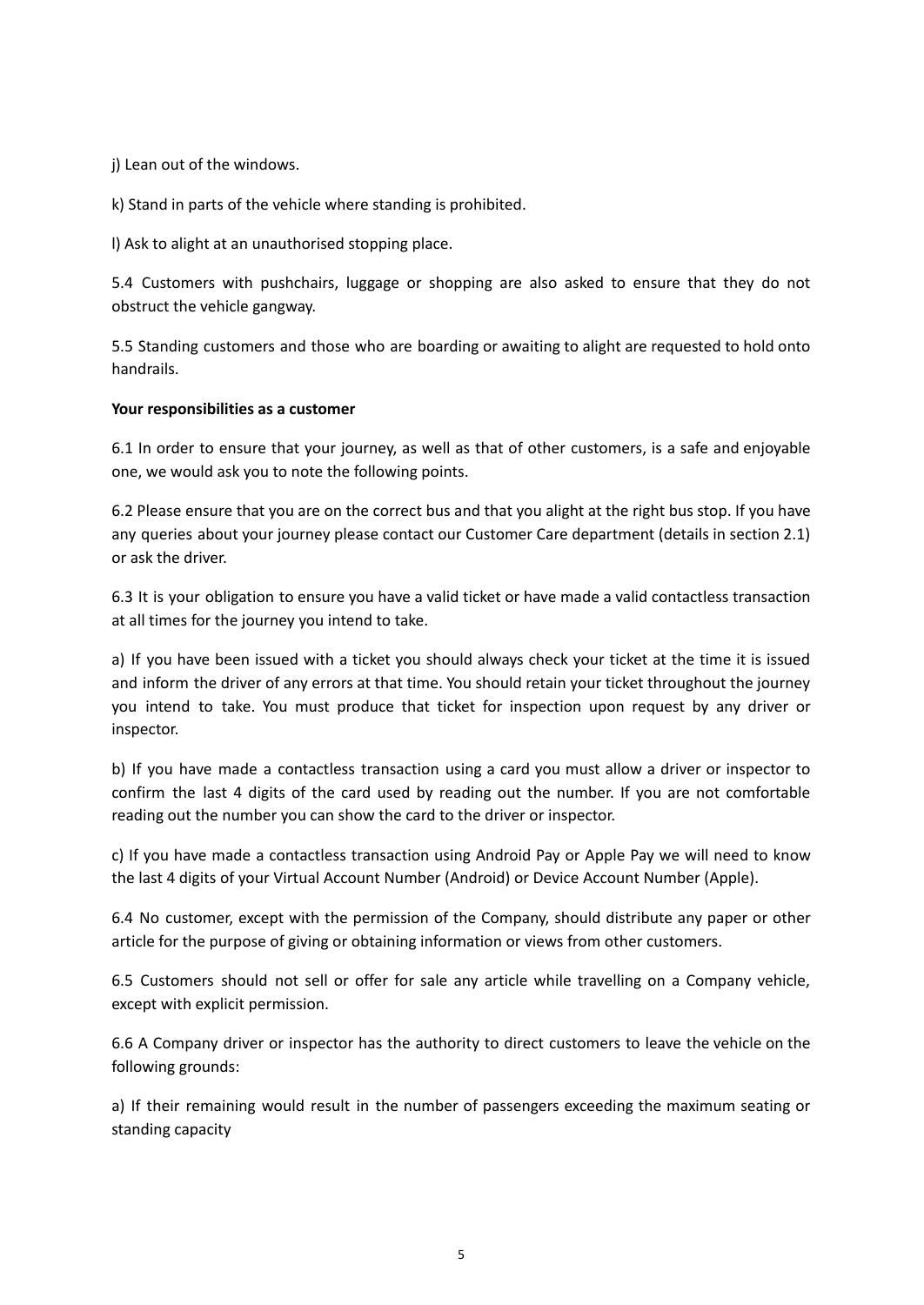b) If their condition or behaviour is such as would be likely to cause offence to a reasonable passenger or the condition of their clothing could spoil the fittings of the vehicle or the clothing of other passengers.

6.7 Customers should not play or operate any musical instrument or sound reproducing equipment in a manner which could cause annoyance to other customers.

6.8 The driver or inspector can direct a customer to put in a designated place or remove from the vehicle any of the following:

a) a bulky or cumbersome article

b) an article or substance which causes or is likely to cause annoyance to any person on the vehicle

c) an article or substance which could cause injury or damage.

6.9 Any passenger on a vehicle who is reasonably suspected by a driver or inspector of contravening any of the above, contained in the Public Services Conduct of Drivers, Inspectors, Conductors and

Passengers Regulations 1990 (as amended), shall give their name and address to the driver or inspector on demand. They may also be removed from the vehicle by the driver, inspector or a police officer.

6.10 Customers should not smoke on any part of the vehicle. You may be prosecuted for doing so and will face a fine of up to £1,000.

6.11 Customers should not consume any food or drink on the vehicle and should dispose of any chewing gum outside of the vehicle.

6.12 Customers are requested to discard all litter in the bins or remove it from the vehicle.

6.13 Any customer found causing damage or applying graffiti to the vehicle will be liable for prosecution.

6.14 Our staff have the right to work without fear of intimidation, verbal abuse or physical assault, and we will prosecute any person who does not adhere to this.

## **Tickets and fares**

7.1 Unless paying by contactless debit / credit card or device, you must have a ticket (and if needed, a photo card) that is valid for the whole of the journey you are making. If you are not already in possession of a valid ticket for your journey you must pay the driver on boarding the vehicle. It is your responsibility to ensure that you have a valid ticket for your journey.

7.2 If you pay by contactless debit / credit card or device, it is your responsibility to ensure that you have sufficient credit in your account to cover the cost of the journey you wish to undertake.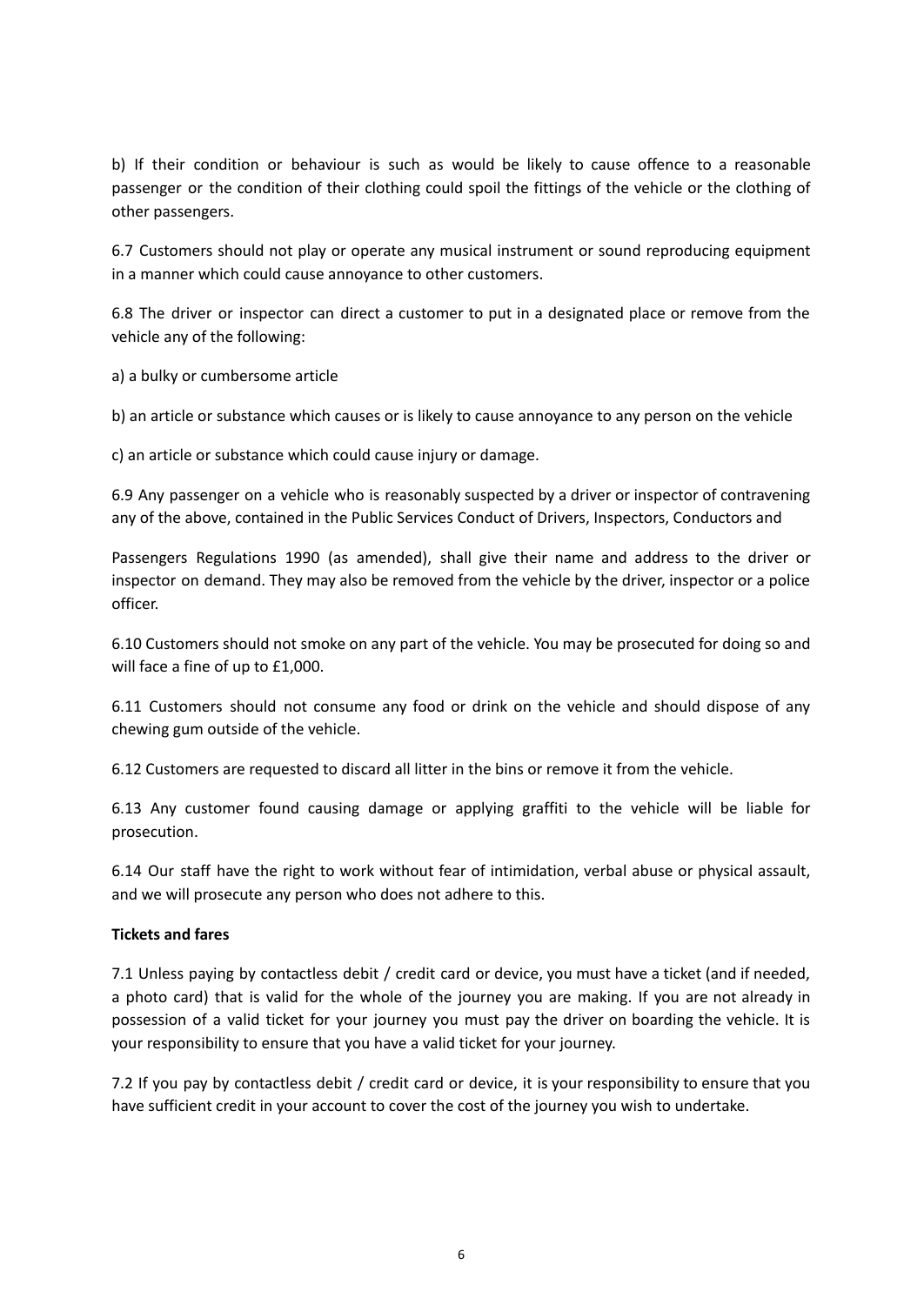7.3 Our vehicles have an exact fare policy to speed up your journey. Please have the correct money ready as the driver cannot give change or pay another means. Ie contactless or mobile.

7.4 You must let a member of staff or a police officer examine your ticket at any time during your journey if you are asked to do so. A member of staff may also ask you to state the last 4 digits of your card, Virtual Account Number (Android) or Device Account Number (Apple) to confirm that a contactless transaction has taken place on that bus.

7.5 Tickets are issued subject to these conditions and to any other relevant conditions published from time to time. Our main ticket types and the rules controlling their use are set out in our separate booklet "Fares and Travel Cards". Where your ticket can be used to make a journey with another operator, the Conditions of Carriage of that operator apply to that journey.

7.6 Fare tables show the fare to be charged between any two fare stages. If you board a bus before a fare stage, you will be charged from the previous fare stage. If you get off the bus after a fare stage, you will be charged to the next fare stage.

7.7 If you intend to travel beyond your ticket's availability you must pay an extra fare (for which you will be given an extra ticket) before you reach the place where it ceases to be valid.

7.8 All tickets remain our property, or in the case of concessionary passes the property of the issuing local authority, and we may withdraw or cancel any ticket or photo card at any time: we will not do this without good reason.

7.9 Tickets can only be purchased from official outlets and can only be used by the person they were bought for. Unless specifically advertised, tickets are not transferable and must not be resold or given away for further use. Doing so is an offence and may result in the seller/buyer being prosecuted.

7.10 Up to 3 children under 5 can travel free when they are accompanied by a responsible fare paying passenger or pass holder.

7.11 If you are aged 5 to 15 inclusive you may travel at child rate; except where alternative arrangements are advertised. You may be required to provide proof of age.

7.12 If you are aged 5 to 15 inclusive and wish to purchase a child rate season ticket you must have a valid Child photo card.

7.13 We also accept certain Local Authority issued concessionary and/or identification passes as proof of entitlement to discount fares. Categories of customer who may be entitled to these include; those aged 60 or over, blind and disabled customers, and 16-18 year olds in full-time education and/or training.

7.14 Where new tickets are introduced during the validity of these Conditions of Carriage or the Fares and Travel Cards Guide, information will be included in the appropriate publicity.

#### **Replacement tickets and refunds**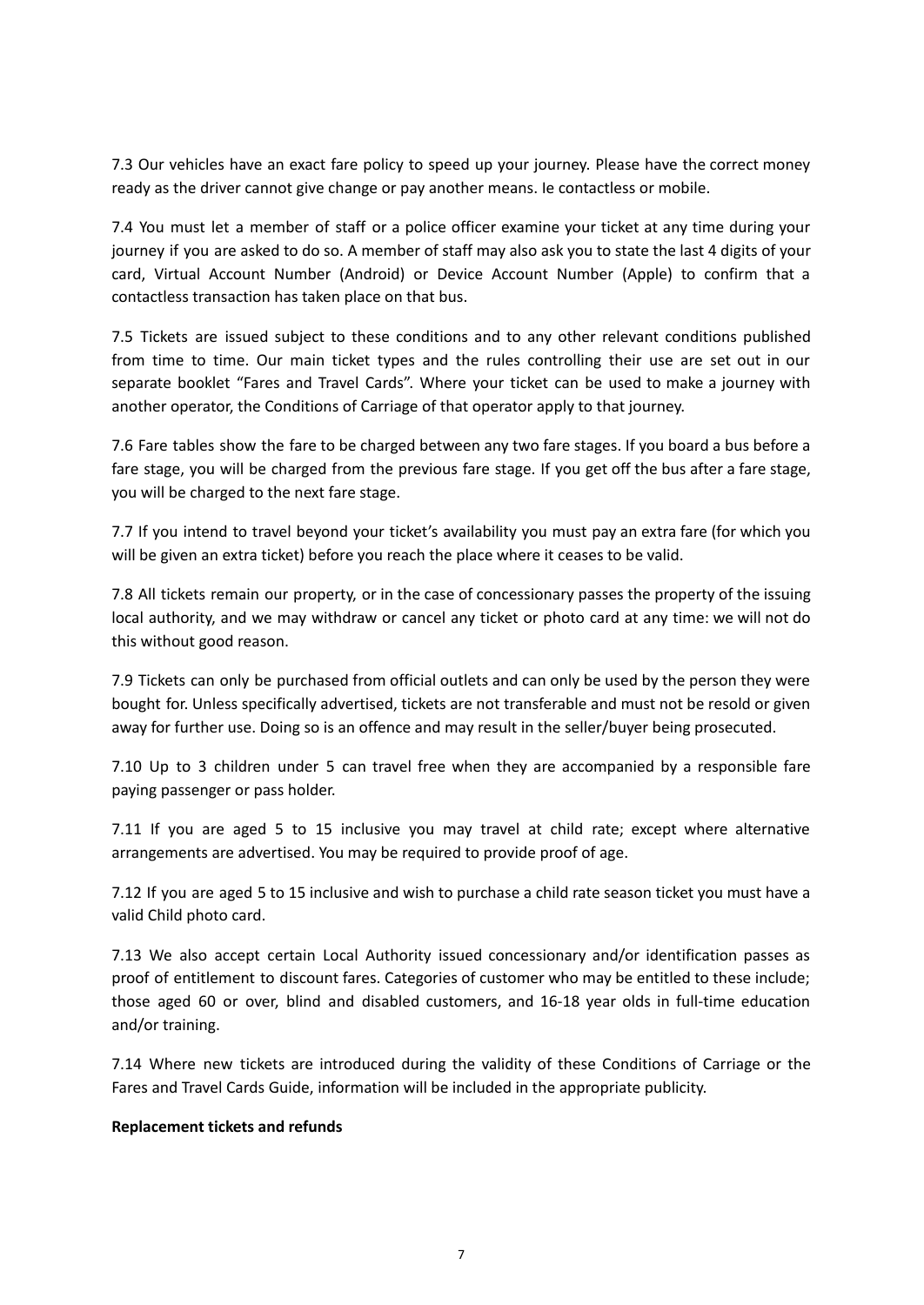8.1 If your ticket (or photo card) is damaged to such an extent that any material marking is not clear it will not be accepted as valid. We may at our discretion replace your ticket / photo card providing we can confirm that it is still valid, subject to an administration fee.

8.2 Refunds are not made in respect of any lost, destroyed, replaced or damaged ticket.

8.3 Only in circumstances considered reasonable by the company will a refund for the non-use and final surrender of a ticket be allowed. Such refund, if allowed, will be calculated from the date the ticket is received by the Company and subject to the period of non-use being not less than seven days. In such cases, the Company reserves the right to make such administration charges as may be fixed from time to time.

# **Fare evasion and standard fares**

9.1 Customers should not attempt to use a ticket which has:

- a) been altered or defaced
- b) been issued for use by another person on terms that it is not transferable.
- c) expired

d) not been obtained by them from official outlets or from the driver.

9.2 A customer who is not in possession of a valid ticket or has not paid by an alternative means of payment (ie mobile or contactless card / device) shall be liable to pay the Company the Standard Fare, irrespective of the distance they have travelled, and may also face prosecution. If the court finds you guilty you could be fined up to £1,000 and where applicable charged for the value of travel from the date on which the ticket expired. You may also be ordered to pay the Company's legal costs.

9.3 Standard Fare" means the sum of £50.00 if paid within 21 days, or £70.00 if paid thereafter. You may also face prosecution.

9.4 Tickets and passes must only be bought from the Company official outlets, or the driver. Buying tickets from anyone else is illegal and may result in the ticket being withdrawn and the seller / buyer being prosecuted.

## **Accessibility**

10.1 We want to make travel on our bus services easier for everyone, and especially for people with special needs, including customers with disabilities and those with young children or pushchairs.

10.2 All vehicles have a low entrance step which enables pushchairs to be wheeled straight on without being folded down (subject to available space) and there is also space allocated on vehicles for one wheelchair.

10.3 The wheelchair space is suitable for a "standard reference wheelchair" which has a maximum width of 700mm and a length of 1200mm. Electric wheelchairs will be treated the same as other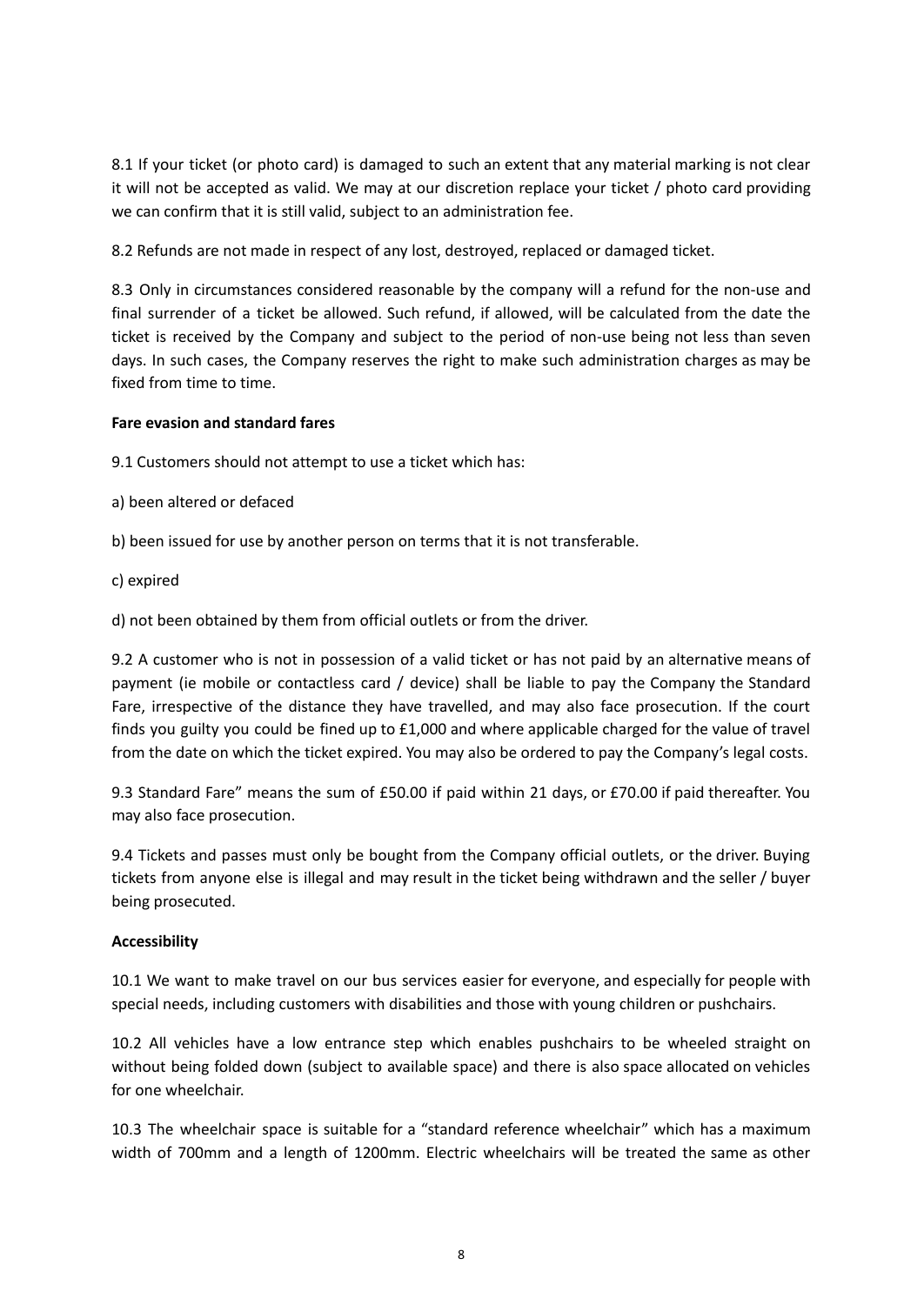wheelchairs, but there are some types of wheelchair which are not safe for carriage on our vehicles due to their size or weight.

10.4 If the wheelchair space is occupied by a wheelchair then unfortunately it will not be possible to allow a further wheelchair customer to board.

10.5 Subject to space being available National Express buses can carry up to two small unfolded buggies on low floor buses within the designated area but only when it is not required by a passenger in a wheelchair or approved mobility scooter (passengers in wheelchairs have absolute priority).

10.6 Buggy users are required to co-operate in allowing proper use of the designated wheelchair space by vacating this space if it is required by a customer in a wheelchair (or, if no wheelchair user is travelling, a disabled buggy or approved mobility scooter) including repositioning small prams, folding any buggies and storing them in the luggage space.

10.7 Wheelchair customers are requested to apply the restraint system on the wheelchair to ensure they are safely positioned.

10.8 Vehicles are fitted with ramps to improve access and it is the driver's duty to deploy this where it is safe to do so. There will be some stops where this will not be safe and the driver may have to stop further along the road.

10.9 Similarly, there will be some stops where a wheelchair customer may not be able to board due to inconsiderate parking or the road layout.

10.10 Most vehicles have a kneeling system and if a disabled customer wishes to use it our driver will make it available, where it is safe to do so.

10.11 The Company will not be liable for any loss of or for any damage caused to wheelchairs or other mobility equipment or assistive devices except where caused by its negligence or that of its staff or agents. In the event of the Company being so liable, such liability shall in respect of any one claim be limited to the cost of replacement or repair of the equipment or devices lost or damaged.

10.12 More information about access to our buses is set out in the Company's Disability and

## **Accessibility Policy.**

## **Luggage and possessions**

11.1 For safety reasons, and for the comfort of customers, we have to control the amount and type of possessions you can bring onto our vehicles, although we do not charge for goods that are carried.

11.2 All luggage that customers bring onto vehicles is carried at the discretion of the driver and the following items will not be carried in any circumstances:

a) explosive, hazardous or combustible material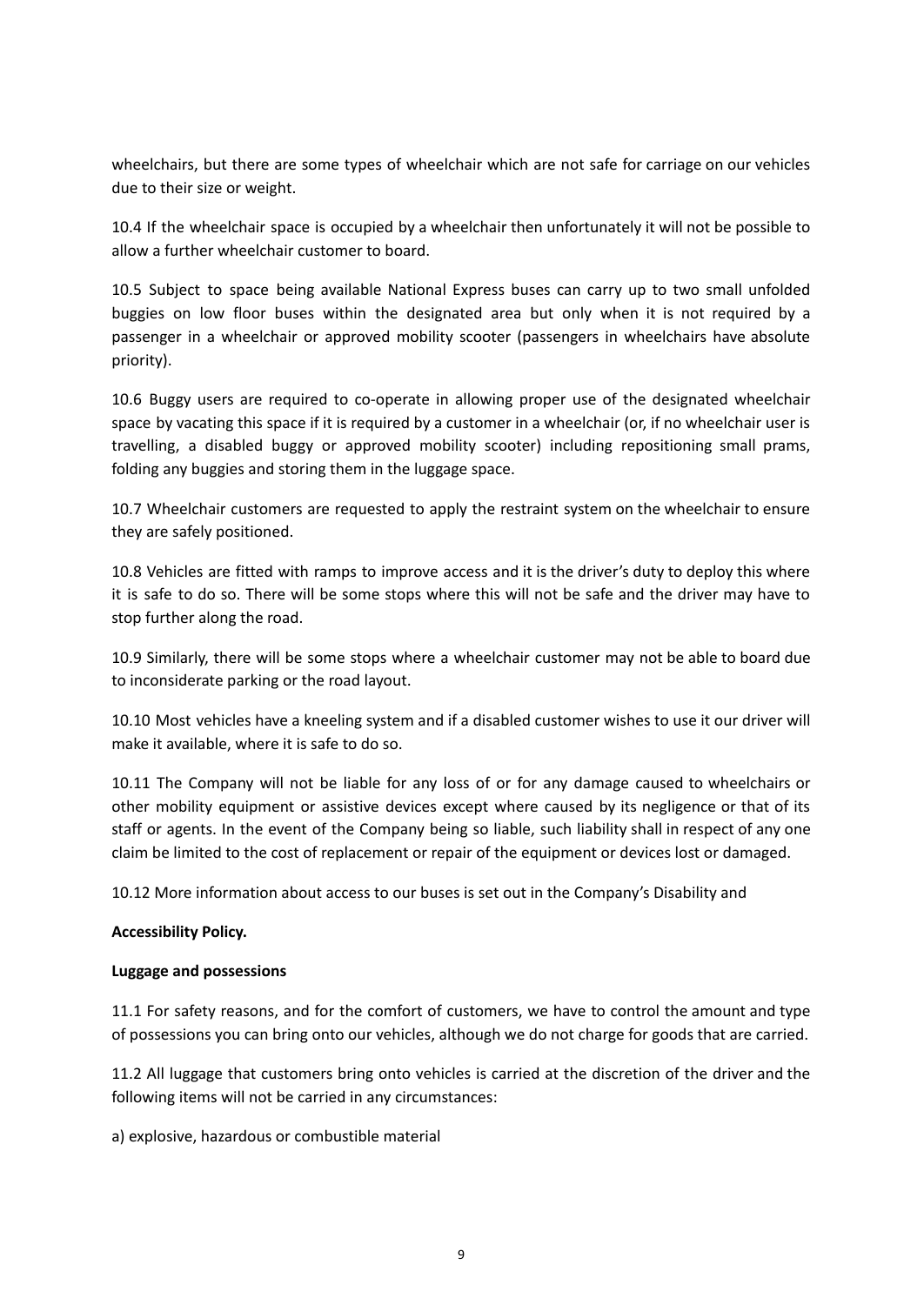b) uncovered tins of paint or any other liquid. (Fully sealed tins which can be carried safely are acceptable)

c) sheets of glass

- d) Non-folding bicycles
- e) any individual item of luggage weighing in excess of 22 kg.
- f) e-scooters and/or electric unicycles

g) any item that is likely to cause injury or offence to our customers or to staff

h) any item that is likely to cause damage to our vehicles.

11.3 Folded pushchairs will be carried subject to space being available.

11.4 Accumulators and other types of lead/acid battery will only be carried if securely sealed and must be placed on the floor, except where part of a wheelchair.

11.5 The Company will not carry unaccompanied luggage or parcels.

11.6 The safety and security of your luggage is your responsibility. Customers are liable for any death, injury, damage or loss caused to the Company, our property, staff, agents or any other person caused by any luggage brought by a customer on to our vehicles or premises, except where caused by the negligence of the Company, its staff or agents.

11.7 The Company will not be liable for any loss of or for any damage caused to luggage accompanying customers except where caused by its negligence or that of its staff or agents. In the event of the Company being so liable, such liability shall in respect of any one claim:

- a) be limited to a maximum of £300 per passenger
- b) exclude any jewellery, money or fragile object contained in the luggage, and

c) be based on the assessed value of the luggage.

#### **Animals**

12.1 Assistance dogs for disabled customers, guide dogs, and hearing dogs are permitted to travel on

Company vehicles.

12.2 Other dogs or inoffensive animals can be brought onto the vehicle only if permitted by the driver, who has complete discretion in this matter.

12.3 Reasons why animals will not be carried include if the animal appears dangerous or likely to upset either other customers or animals already on the vehicle.